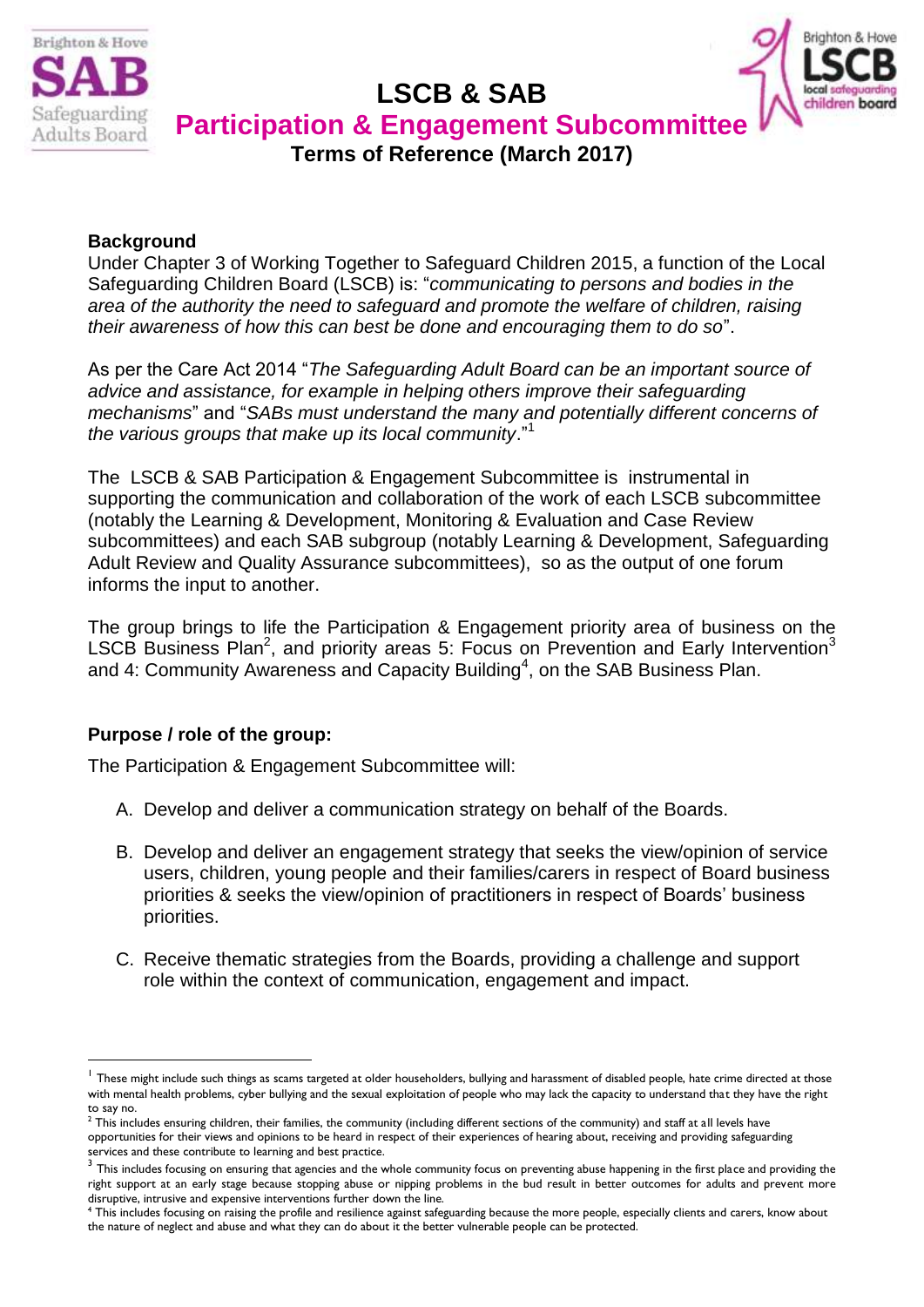- D. Develop and deliver effective engagement with third sector, local communities and faith groups to increase knowledge of safeguarding children and adults and safer working practices.
- E. Identify & coordinate a programme of safety campaigns based on the Boards business priorities and other opportunities.
- F. Agree child and vulnerable adult protection & safeguarding messages that will be consistently used by the Boards and partner agencies.
- G. Support & promote the Boards multi-agency learning and development programme, forums, conferences and other learning events.
- H. Agree best processes for communicating LSCB information through partner agencies & other forums.
- I. Support the role of the Lay Members<sup>5</sup>in supporting stronger public engagement in safeguarding issues and developing a public understanding of the functions of the Boards.
- J. Contribute to and support the production of the Board communications, including bulletins and webpages.
- K. Establish methods of evaluation to monitor effectiveness of the Boards communication plan/s.
- L. Contribute to meetings and the Boards' Annual Reports.

# **Membership**

The membership of this group reflects both the statutory agencies that work with children, young people & vulnerable adults in our city, and has representation from the diverse range of community & voluntary organisations that support these cohorts. The Board recognises how third sector organisations, such as those involved with the Youth Collective or the SAB's PASA group, are able to engage with a wide cross section of our communities, and this subcommittee aims to capture some of this activity and use evidence of best practice to influence commissioners and share within the wider partnership.

| Chairperson                      | <b>Richard Bates (Sussex Police)</b>                                                                                    |
|----------------------------------|-------------------------------------------------------------------------------------------------------------------------|
| <b>LSCB</b>                      | Mia Brown (LSCB & SAB Business Manager)<br>Dave Hunt (LSCB Learning & Development Officer)<br>Signe Gosman (Lay Member) |
| <b>SAB</b>                       | TBC (Lay Member)                                                                                                        |
| <b>Brighton &amp; Hove City</b>  | Alex Cooter (ruok?)                                                                                                     |
| <b>Council Children's Social</b> | Rob Scoble (Youth Participation Worker)                                                                                 |
| <b>Work</b>                      | <b>TBC Children's Services</b>                                                                                          |
|                                  |                                                                                                                         |

<sup>5</sup> Working Together to Safeguard Children, 2015, states:

<sup>&</sup>quot;Lay members will operate as full members of the LSCB, participating as appropriate on the Board itself and on relevant committees. Lay members should help to make links between the LSCB and community groups, support stronger public engagement in local child safety issues and an improved public understanding of the LSCB's child protection work."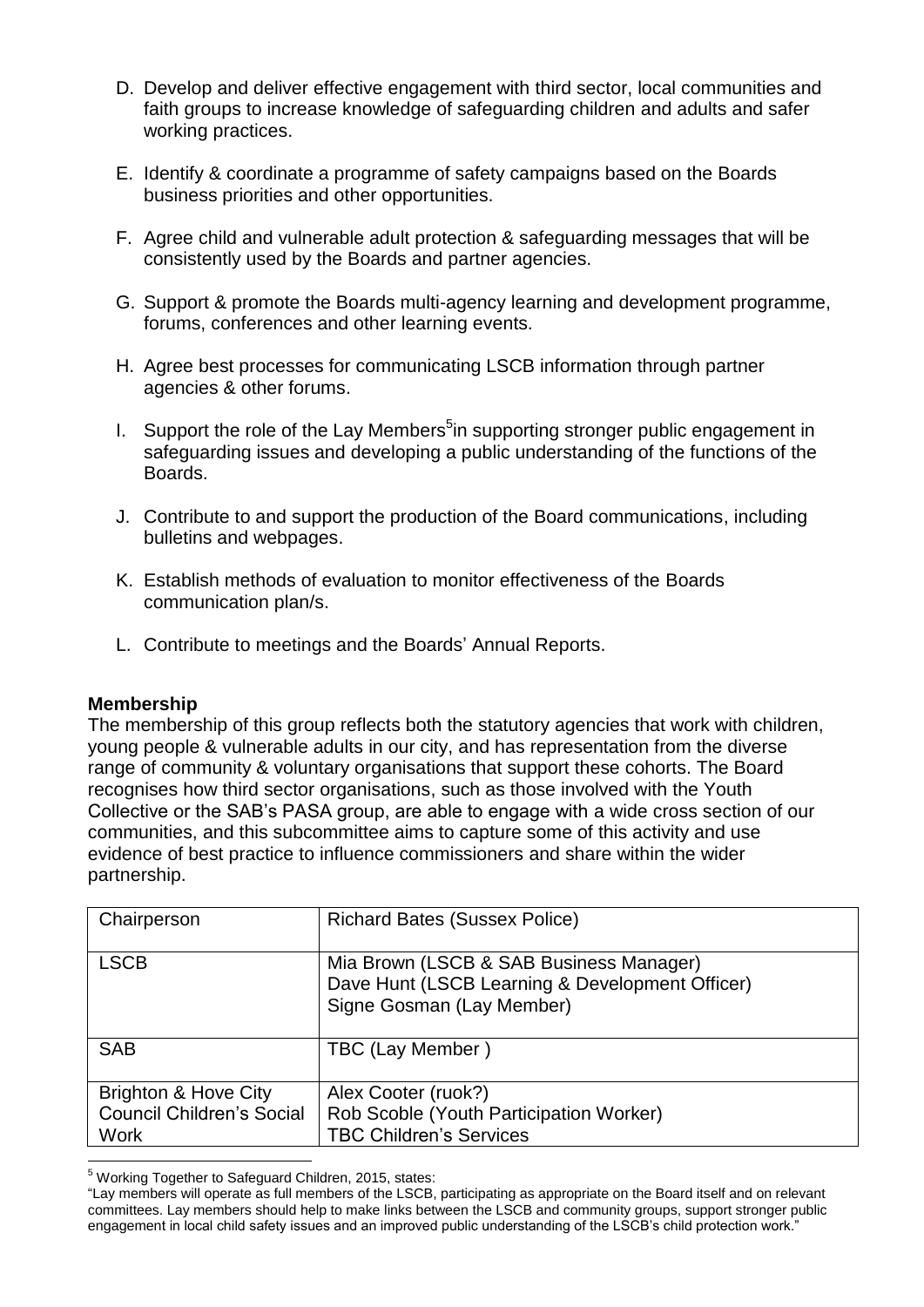| <b>Brighton &amp; Hove City</b><br><b>Council Adult Social Care</b> | Alison Lang (Practice Manager ASC)                                                                                                                                                                                                                                                                          |
|---------------------------------------------------------------------|-------------------------------------------------------------------------------------------------------------------------------------------------------------------------------------------------------------------------------------------------------------------------------------------------------------|
| <b>Older People's Council</b>                                       | Karen Amsden<br>Martin Farrelly (General Manager)                                                                                                                                                                                                                                                           |
| <b>Health Organisations</b>                                         | Jane Lodge, Head of Engagement, B&H CCG                                                                                                                                                                                                                                                                     |
| Community & Voluntary<br>Sector                                     | Terri Fletcher (Director, Safety Net)<br>Ali Jeremy (Director of Communications, NSPCC)<br>Mark Cull (The Wise Project) / Rachel Brett (Downslink YMCA)<br><b>Ben Dew (Allsorts)</b><br>Adam Muirhead (Trust for Developing Communities)<br>Ben Glazebrook (Impact Initiatives)<br>tbc PASA representatives |
| Education                                                           | Sam Beal (Standards & Achievement) or<br>Dion Page-Hammond (Education Safeguarding Officer)                                                                                                                                                                                                                 |
| Early Years & Children's<br>Centres                                 | tbc (Volunteer & Skills Development Co-ordinator)                                                                                                                                                                                                                                                           |
| <b>Community Safety</b><br>Partnership                              | Luke Martin (Violence Against Women & Girls Partnership<br>Board)                                                                                                                                                                                                                                           |
| <b>Public Health</b>                                                | Kerry Clarke (children) & TBC (Adults)                                                                                                                                                                                                                                                                      |
| Healthwatch                                                         | David Liley                                                                                                                                                                                                                                                                                                 |
| <b>Carer Representatives</b>                                        | tbc                                                                                                                                                                                                                                                                                                         |
| Secamb                                                              | <b>TBC</b>                                                                                                                                                                                                                                                                                                  |
| <b>National Probation</b><br><b>Services</b>                        | <b>TBC</b>                                                                                                                                                                                                                                                                                                  |
| East Sussex Fire &<br><b>Rescue Service</b>                         | Melinda King (Inclusion & Partnership Co-ordinator)                                                                                                                                                                                                                                                         |

#### **Virtual Members**

| Brighton & Hove City          |                |
|-------------------------------|----------------|
| <b>Council Communications</b> |                |
| <b>Community Works</b>        | Laura Williams |

Members can nominate a deputy to attend in their place. 100% agency attendance is expected at every meeting.

The LSCB Administrator will provide dedicated admin support to the group.

#### **Workplan**

In order for the group to be effective and ensure progress is made in relation to areas of the LSCB and SAB Business Plan Priorities, a work plan will form the basis of a quarterly report to the Boards.

#### **Frequency of Meetings**

The Participation & Engagement Subcommittee will meet quarterly to monitor the effectiveness of the work plan and adapt the communications plan if necessary to reflect any concerns raised by the Boards.

Members of this subcommittee will also be expected to help share the Board's safeguarding messages and support any communication campaigns through their existing